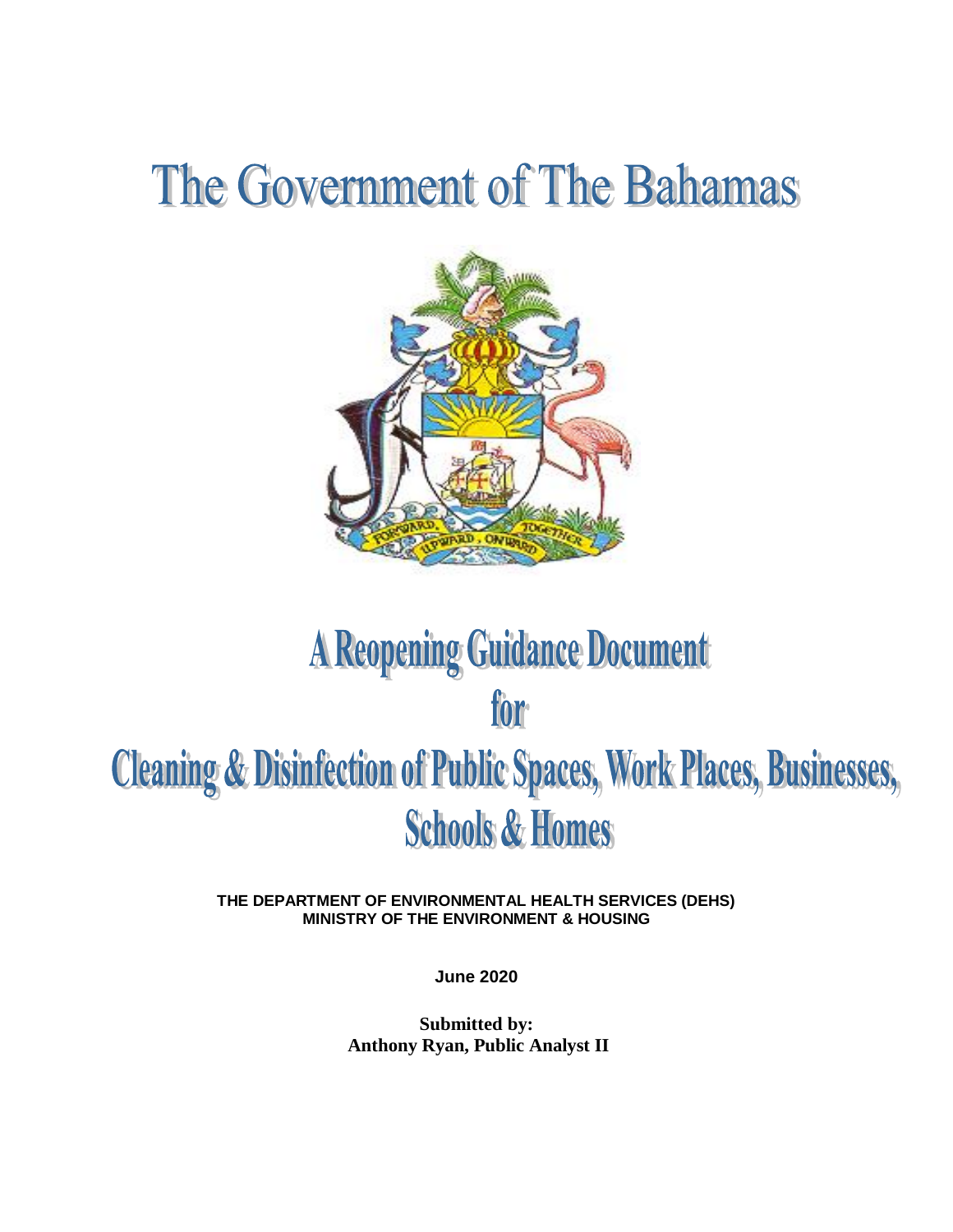

**Tel.: (242) 322-8037 Department of Environmental Health Services Farrington Road** P.O. Box SS-19048 Nassau, The Bahamas

#### **DEHS//11/1**

31<sup>st</sup>. May, 2020

To Whom It May Concern:

u.f.s. Mr. Cates Permanent Secretary – Ministry of the Environment & Housing u.f.s Ms. Melony Mckenzie Director – Department of Environmetal Health Services

### **RE: Reopening Guidance for Cleaning and Disinfecting Public Spaces, Work Places, Businesses, Schools and Homes**

Please be advised that in concurrence with the findings of the Centers for Disease Control and Prevention (CDC) and information relevant to our country with regard to the above captioned subject matter, this Guidance Document has been devised.

This Document is meant to guide the cleaning and disinfecting of Public Spaces, Work Places, Businesses, Schools and Homes in an effective, efficient, responsible and continuous manner. Note however as new information pertaining to SARS-COV-2 virus is obtained, this Document will be updated in kind.

See the following CDC website for more information on reopening Guidelines <https://www.cdc.gov/coronavirus/2019-ncov/community/reopen-guidance.html>

Sincerely,

Anthony Ryan (Mr.) Public Analyst II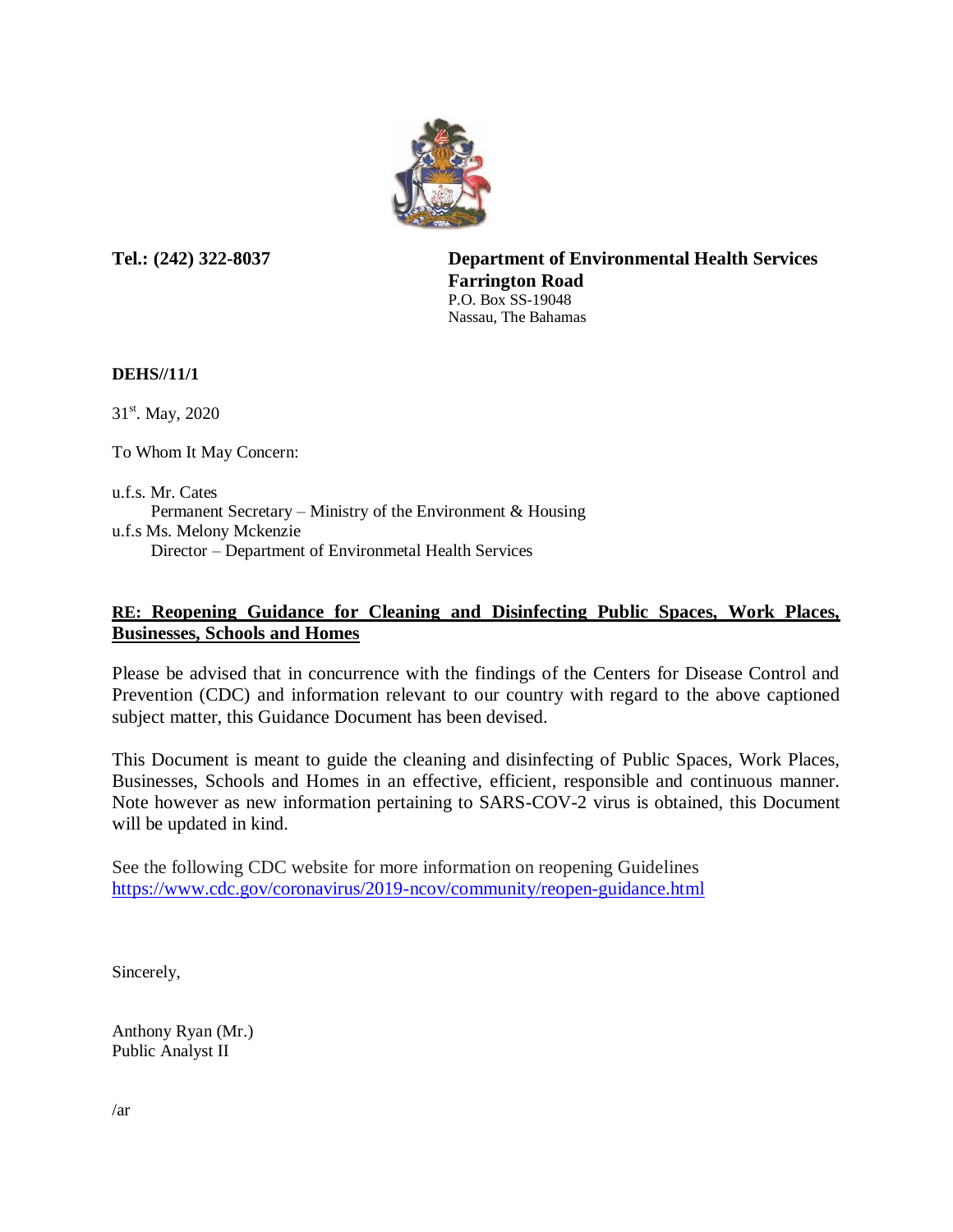Key Abbreviations:

Key Definitions:

Available Cleaning & Disinfection Training:

Cleaning and Disinfecting Public Spaces, Work Places, Businesses, Schools and Homes

- Development of a plan
- Implementation of that plan
- Maintenance and revision of the plan

Disinfectants

Acknowledgement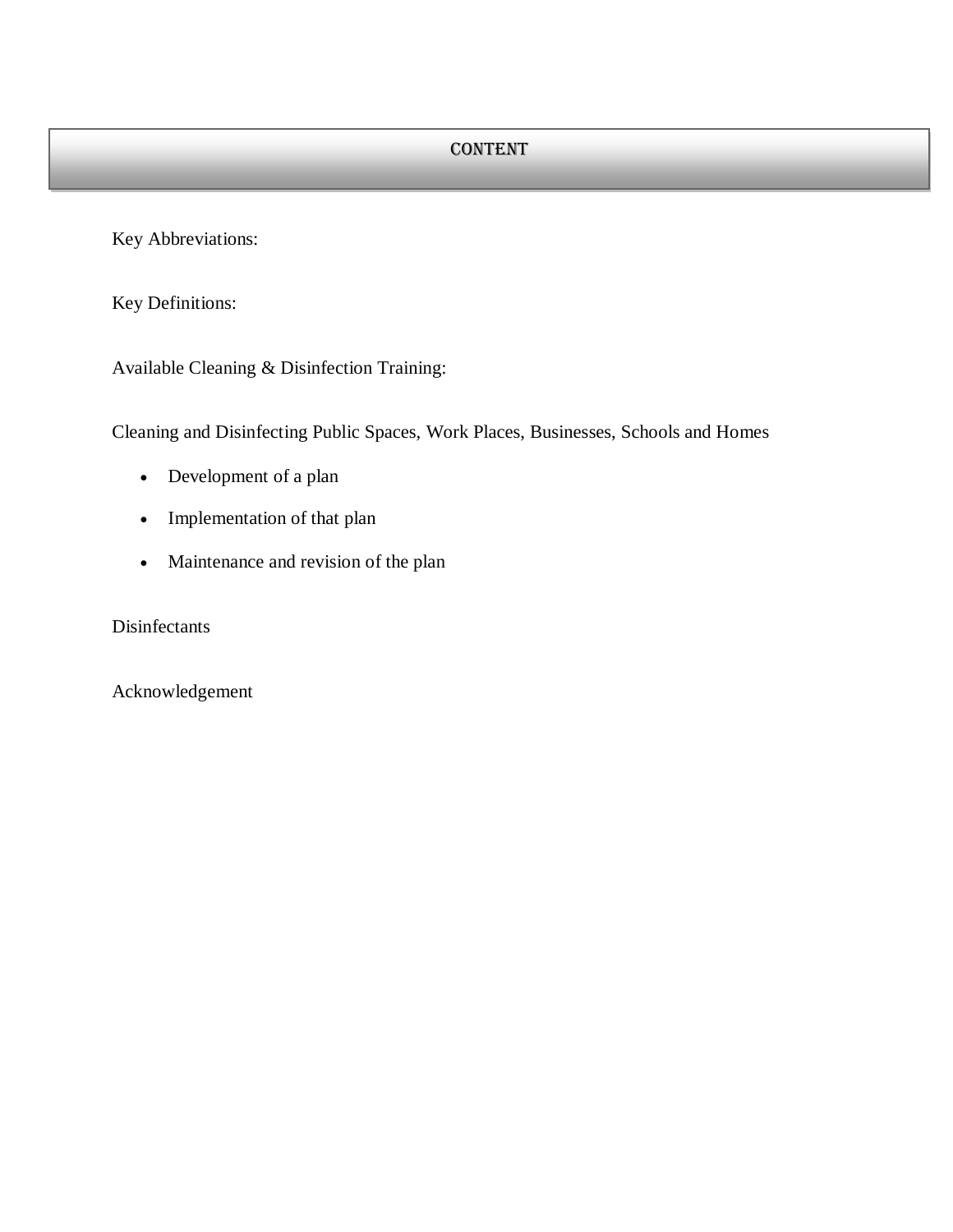| <b>KEY ABBREVIATIONS:</b> | • CDC – Centers for Disease Control & Prevention               |
|---------------------------|----------------------------------------------------------------|
|                           | • COVID – 19 – Coronavirus Disease 2019                        |
|                           | • DEHS – Department of Environmental Health Services           |
|                           | $\bullet$ PPE – Personal Protective Equipment                  |
|                           | • SARS-COV-2 – Severe acute respiratory syndrome coronavirus 2 |
|                           | USEPA – United States Environmental Protection Agency          |

| <b>KEY DEFINITIONS:</b> | <b>Cleaning refers to</b> the removal of germs, dirt, and impurities from surfaces. It<br>$\bullet$<br>does not kill germs but by removing them, it lowers their numbers and the risk of<br>spreading infection.                                                                                                                                                  |
|-------------------------|-------------------------------------------------------------------------------------------------------------------------------------------------------------------------------------------------------------------------------------------------------------------------------------------------------------------------------------------------------------------|
|                         | <b>Disinfecting refers to</b> use of chemicals, for example, EPA-registered<br>disinfectants, to kill germs on surfaces. This process does not necessarily clean<br>dirty surfaces or remove germs, but by killing germs on a surface after cleaning, it<br>can further lower the risk of spreading infection.                                                    |
|                         | Hard Surfaces refer to a combination of porous and nonporous materials.<br>Common hard-surface materials are stainless steel, solid surface, laminate,<br>porcelain), some of the more common porous surfaces include laminate, granite,<br>and various types of tile and plastic materials<br>Soft (porous) surfaces refers to carpeted floor, rugs, and drapes. |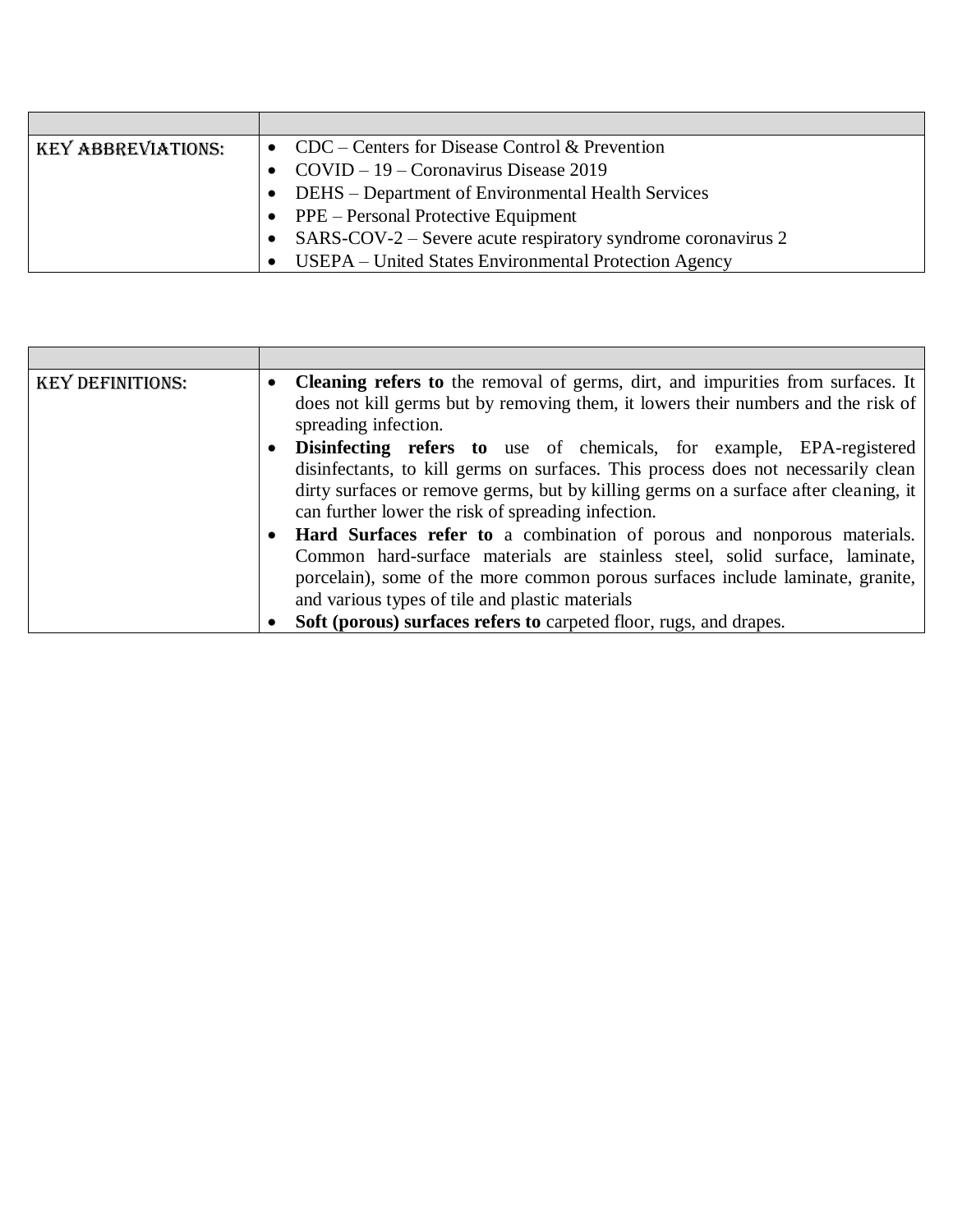## Available Cleaning & Disinfection Training

| Available cleaning $\&$<br>disinfection Training: | The Department of Environmental Health Services (DEHS) currently has in<br>place a Cleaning & Disinfecting Training Program aimed at more stringent<br>cleaning and disinfecting Practices<br>To date DEHS has trained more than twenty (20) local cleaning and<br>disinfecting companies, in addition to holding training sessions at private<br>schools and select government agencies.<br>If there is a need for training or re-training (eg. in-house cleaning staff)<br>arrangements can be made by contacting the Department at (242) 3087 |
|---------------------------------------------------|--------------------------------------------------------------------------------------------------------------------------------------------------------------------------------------------------------------------------------------------------------------------------------------------------------------------------------------------------------------------------------------------------------------------------------------------------------------------------------------------------------------------------------------------------|

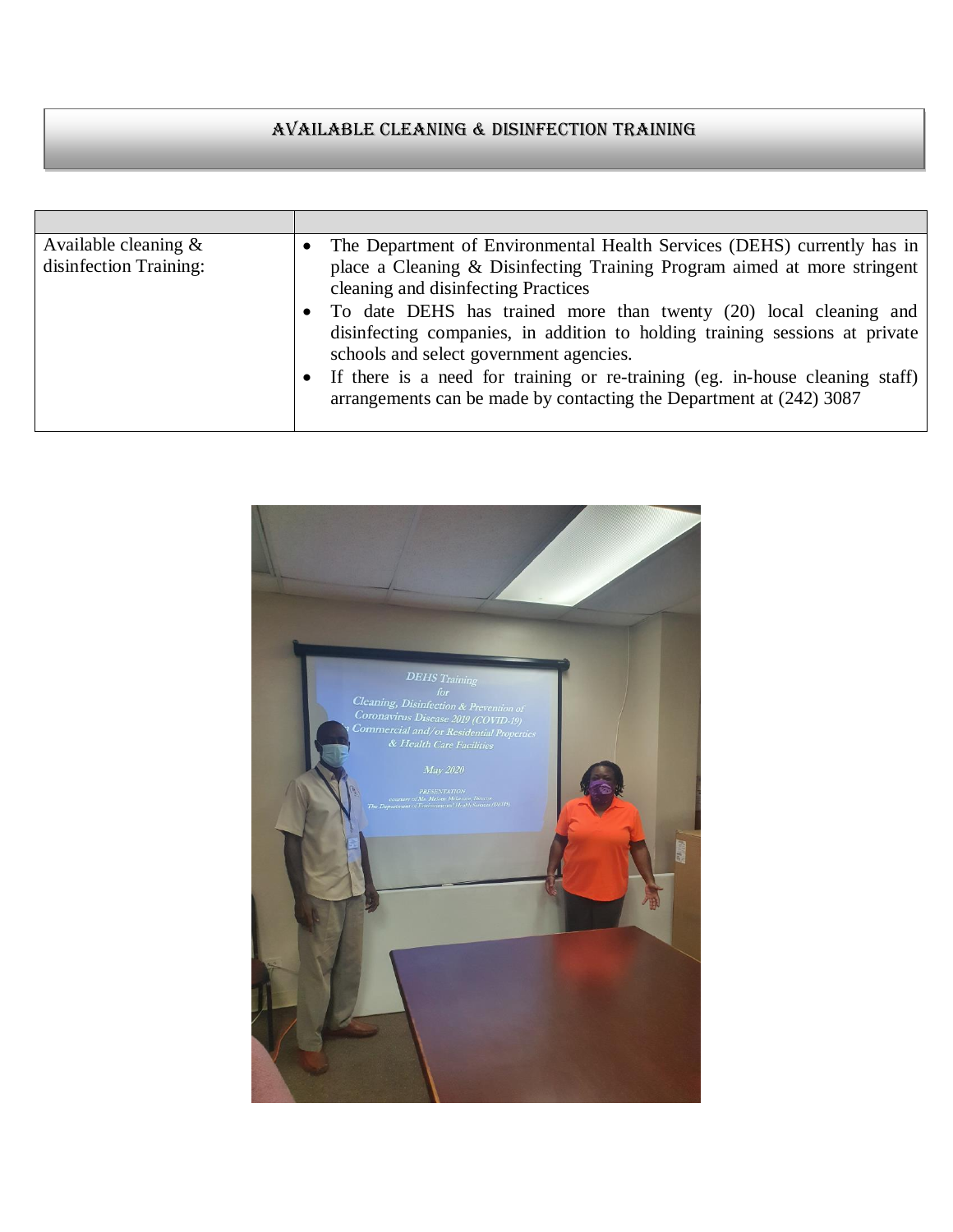## Cleaning and Disinfecting Public Spaces, Work Places, Businesses, Schools and Homes

Cleaning and disinfecting public spaces including your workplace, school, business and homes will require the following:

- Development of a plan
- Implementation of that plan
- Maintenance and revision

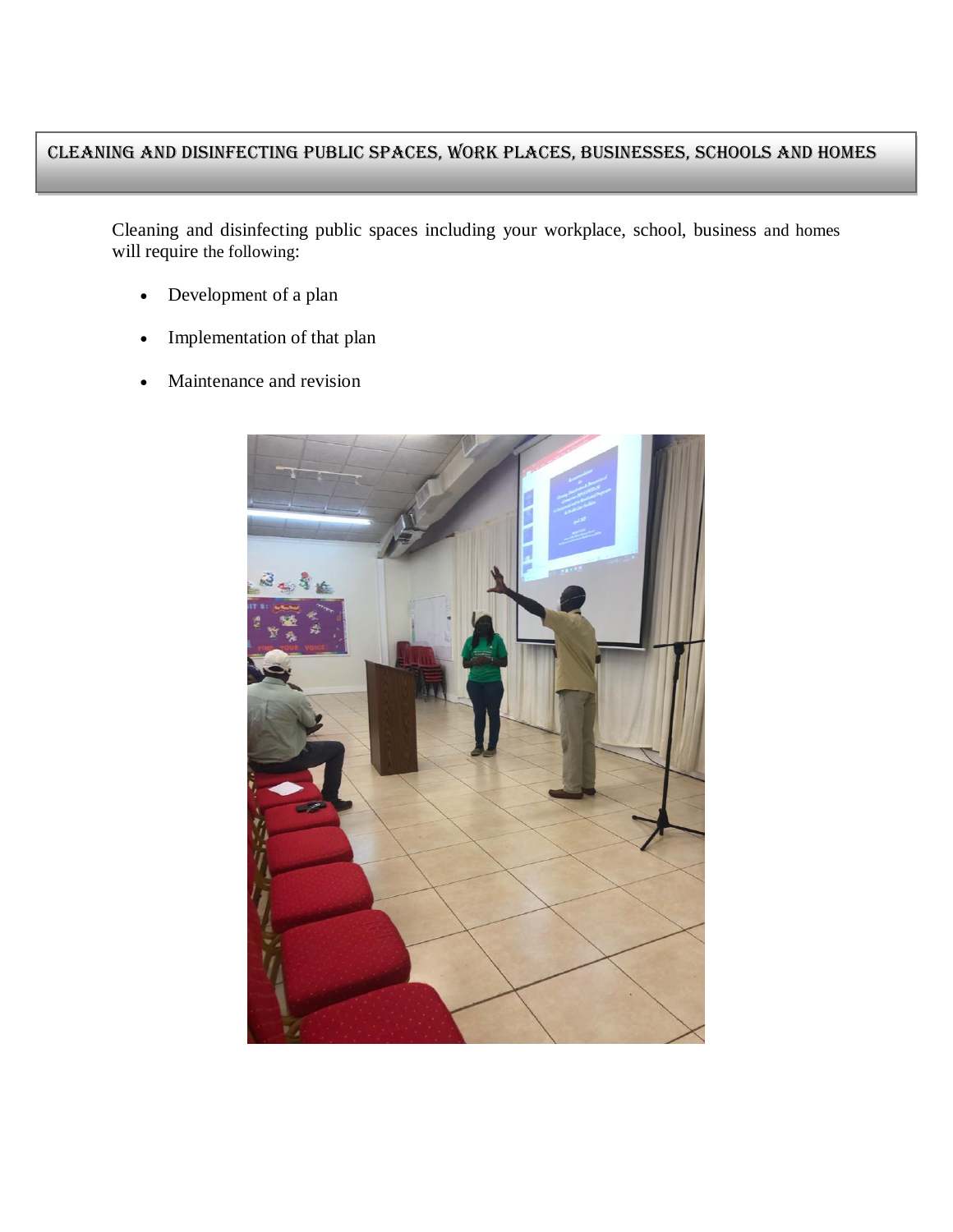## DEVELOPMENT OF A PLAN:

| Step#1: Closure Time                         | Determine whether your workplace, School or business has been unoccupied<br>for 7 days or more.<br>If your facility(s) were closed for $7$ days or more, there is no need to<br>implement a special COVID-19 cleaning and disinfecting exercise as current<br>evidence suggest that the SARS-COV-2 virus that causes COVID-19 disease<br>do not survive on surfaces longer than this said period (7days or more).<br>While a special COVID-19 cleaning and disinfecting exercise is not necessary<br>for facilities closed for the said period, normal routine cleaning is required<br>prior to reopening.<br>It is important to be mindful that there are many public health<br>considerations (Mold, legionella Bacteria), not just COVID-19 related,<br>when reopening public buildings and spaces that have been closed for<br>extended periods. |
|----------------------------------------------|------------------------------------------------------------------------------------------------------------------------------------------------------------------------------------------------------------------------------------------------------------------------------------------------------------------------------------------------------------------------------------------------------------------------------------------------------------------------------------------------------------------------------------------------------------------------------------------------------------------------------------------------------------------------------------------------------------------------------------------------------------------------------------------------------------------------------------------------------|
| Step#2: Absence of closure<br>time           | As a precautionary measure building owners may elect to utilized the services<br>$\bullet$<br>of competent COVID-19 Cleaning and Disinfecting Companies for buildings<br>not closed for 7 days or more                                                                                                                                                                                                                                                                                                                                                                                                                                                                                                                                                                                                                                               |
| Step#3: Custodial Staff                      | Custodial staff should be re-engaged to carry out the required cleaning and<br>$\bullet$<br>disinfecting in preparation for occupancy<br>Evaluate custodial staff in order to determine whether refresher cleaning and<br>$\bullet$<br>disinfecting training is required<br>Conduct a needs assessment for these staff members                                                                                                                                                                                                                                                                                                                                                                                                                                                                                                                       |
| Step#4: Private Homes                        | Private homes and dwellings closed for 7 days or more should undergo<br>$\bullet$<br>normal routine cleaning prior to occupancy                                                                                                                                                                                                                                                                                                                                                                                                                                                                                                                                                                                                                                                                                                                      |
| Step#5: Maintenance Staff                    | Evaluate maintenance staff to determine the need for training<br>$\bullet$<br>Determine whether preventative maintenance plans and strategies are current<br>and active<br>Conduct a needs assessment for staff members<br>Ensure that maintenance staff document Environmental/Health and safety<br>concerns and employ corrective measures where possible                                                                                                                                                                                                                                                                                                                                                                                                                                                                                          |
| Step#6: Ensure that the law is<br>adhered to | Establishment of health and safety committees as outlined in the Health & Safety<br>At Work Act 2002<br>At every place of employment where twenty or more persons are employed, the<br>employer shall cause a committee to be established to be known as a health and<br>safety committee in accordance with regulations made under this Act.                                                                                                                                                                                                                                                                                                                                                                                                                                                                                                        |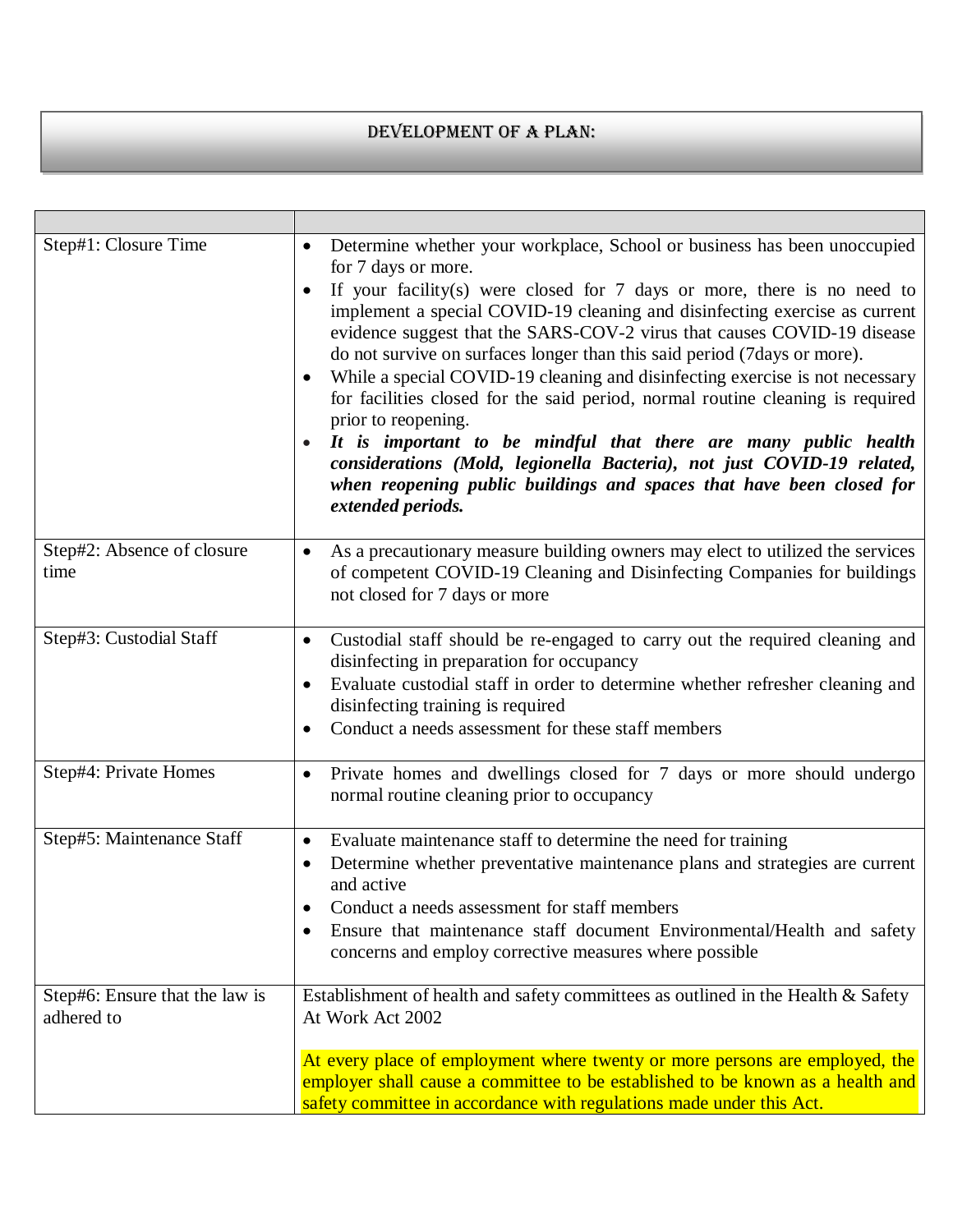| Step#7: Assistance                                                                                                    | For "challenging" Environmental/Health and safety concerns contact the<br>$\bullet$<br>Department of Environmental health Services and/or the Department of Labor                                                                                                                                                                                                                                                                                                                           |
|-----------------------------------------------------------------------------------------------------------------------|---------------------------------------------------------------------------------------------------------------------------------------------------------------------------------------------------------------------------------------------------------------------------------------------------------------------------------------------------------------------------------------------------------------------------------------------------------------------------------------------|
| Step#8: Cleaning &<br>Disinfecting & Maintenance<br>Checklist                                                         | A checklist should be established for custodial staff inclusive of but not<br>$\bullet$<br>limited to what and where to clean and disinfect, frequency etc. (see<br><b>Maintenance and Revision Section for more information)</b><br>should be a preventative maintenance checklist<br>There<br>outlining<br>Environmental/Health and safety concerns, possible corrective measures<br>Place (and replenish) hand sanitizers in public spaces for public us upon entry                      |
| Step#9: Frequently touch<br>Surfaces & Objects                                                                        | Identify frequently touched surfaces & Objects (this includes tables,<br>$\bullet$<br>doorknobs, light switches, railings, countertops, handles, desks, phones,<br>keyboards, toilets, faucets, and sinks) in all common/public spaces<br>Attention should be afforded to surfaces & Objects in spaces where minimal<br>number of persons traffic (eg. private office space) and those infrequently<br>trafficked spaces (eg. storage spaces).<br>Include such information on the checklist |
| Step#10: Non-Frequently touch<br>Surfaces & Objects                                                                   | Identify non - frequently touched surfaces & Objects<br>$\bullet$<br>Include such information on the checklist<br>$\bullet$                                                                                                                                                                                                                                                                                                                                                                 |
| Step#11: Cleaning $\&$<br>Disinfecting Surfaces & Objects                                                             | All identified frequently touch surfaces and objects and those in minimally<br>$\bullet$<br>and infrequently trafficked spaces should be cleaned and then disinfected with<br>EPA recommended disinfectants (see definition section)<br>70% alcohol and bleach solutions are recommended (see section on<br><b>Implementation of the Plan)</b>                                                                                                                                              |
| Step#12: Cleaning or<br>disinfecting a hard and non-<br>porous material or item like<br>glass, metal, or plastic      | Determine the most appropriate disinfectant for the surface or object intended<br>$\bullet$<br>for disinfection<br>Diluted household bleach solutions can be used if appropriate for the surface<br>Custodial staff should pay special attention to the personal protective<br>equipment (PPE) that may be needed to safely apply the disinfectant and the<br>manufacturer's recommendations concerning any additional hazards                                                              |
| Step#13: Cleaning or<br>disinfecting a soft and porous<br>material or items like carpet,<br>rugs, or seating in areas | Soft and porous materials are generally not as easy to disinfect as hard and<br>$\bullet$<br>non-porous surfaces<br>Soft and porous materials that are not frequently touched should only be<br>cleaned or laundered, following the directions on the item's label, using the<br>warmest appropriate water setting                                                                                                                                                                          |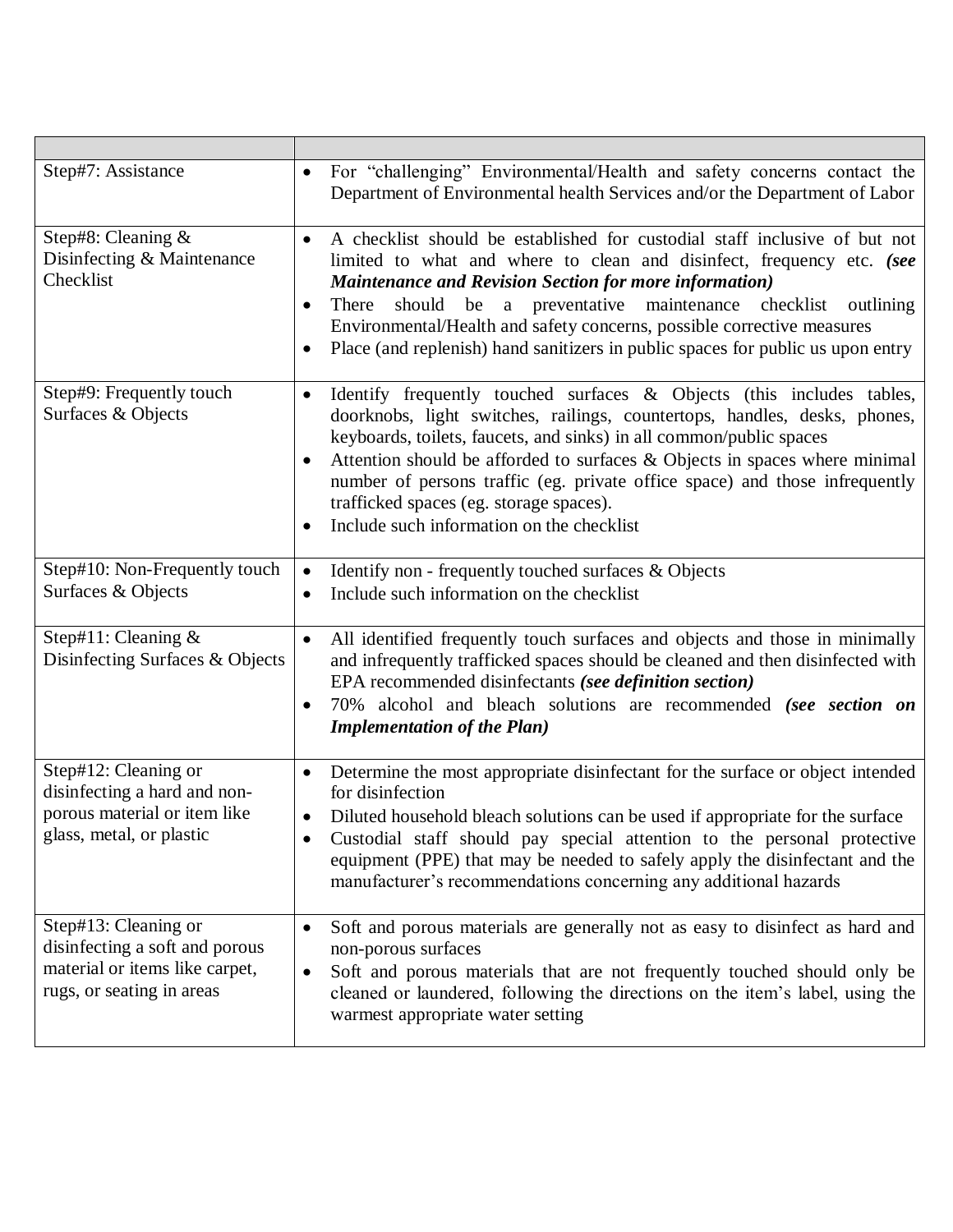| Step#14: Availability of<br>supplies $&$ equipment                | Ensure availability of resources for sustained cleaning.<br>Key resources<br>include:<br>PPE (masks, gloves etc.)<br>$\circ$<br>Soap for wash stations and/or hand sanitizers<br>$\circ$<br>Cleaning clothes<br>$\circ$<br>Availability of cleaning Product (eg. Bleach, alcohol, EPA approved<br>hospital grade disinfectants etc.)<br>Spray bottles<br>$\circ$<br>o Commercial sprayers and/or electrostatic sprayers<br>Pressure washers and/or commercial sprayers for outdoor cleaning and<br>$\circ$<br>disinfecting application |
|-------------------------------------------------------------------|----------------------------------------------------------------------------------------------------------------------------------------------------------------------------------------------------------------------------------------------------------------------------------------------------------------------------------------------------------------------------------------------------------------------------------------------------------------------------------------------------------------------------------------|
| Step#15: water in pools, hot<br>tubs or spas, or water play areas | There is no evidence that the virus that causes COVID-19 can spread directly<br>$\bullet$<br>to humans from water in pools, hot tubs or spas, or water play areas.<br>Proper operation, maintenance, and disinfection (for example, with chlorine                                                                                                                                                                                                                                                                                      |
|                                                                   | or bromine) of pools, hot tubs or spas, and water playgrounds should kill the<br>virus that causes COVID-19                                                                                                                                                                                                                                                                                                                                                                                                                            |
|                                                                   | Cleaning and disinfecting strategies should be designed with a view of<br>fostering a level of sustainability                                                                                                                                                                                                                                                                                                                                                                                                                          |
| Step#16: Outdoor cleaning                                         | Outdoor areas generally require normal routine cleaning and do not require<br>$\bullet$<br>disinfection                                                                                                                                                                                                                                                                                                                                                                                                                                |
|                                                                   | Spraying disinfectant on sidewalks and in parks is not an efficient use of<br>disinfectant supplies and has not been proven to reduce the risk of COVID-19<br>to the public. You should maintain existing cleaning and hygiene practices for<br>outdoor areas.                                                                                                                                                                                                                                                                         |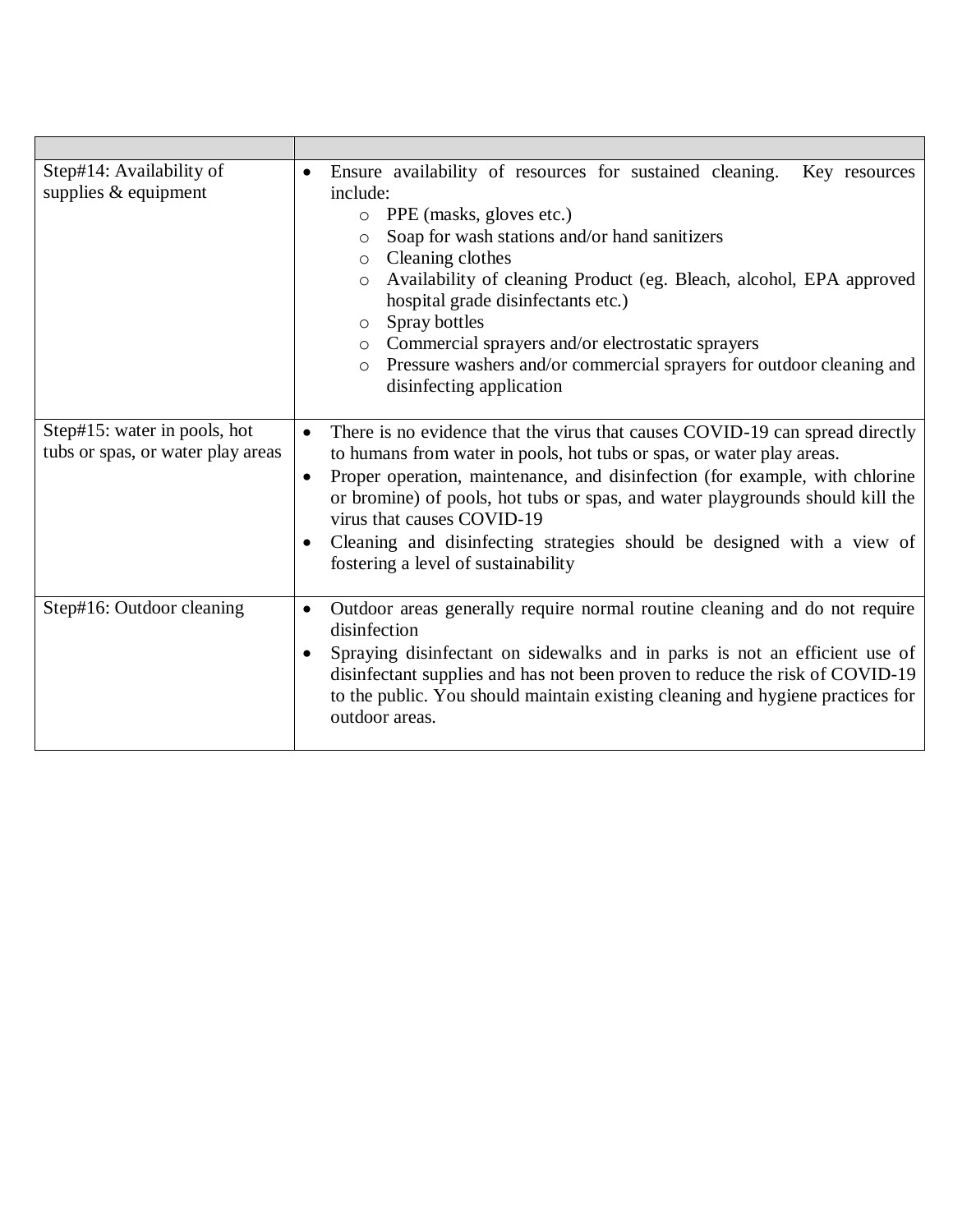## Implementation of that plan:

| Step#1: The mammoth task<br>facing custodial Staff | Preventing the spread of the virus through understanding how to clean $\&$<br>$\bullet$<br>disinfect contaminated $\&$ non-contaminated environments that is using the<br>best practices & proven strategies available<br>Helping to stop and/or reduce the spread of the virus through effective<br>cleaning & disinfecting strategies and methodologies<br>Not contributing to viral spread through poor cleaning and disinfecting<br>practices (eg. Improper use of PPEs, poor cleaning & disinfecting practices,<br>not using recommended disinfectants (70% alcohol content) etc.) |
|----------------------------------------------------|-----------------------------------------------------------------------------------------------------------------------------------------------------------------------------------------------------------------------------------------------------------------------------------------------------------------------------------------------------------------------------------------------------------------------------------------------------------------------------------------------------------------------------------------------------------------------------------------|
|                                                    |                                                                                                                                                                                                                                                                                                                                                                                                                                                                                                                                                                                         |
| Step#2: Custodial Staff Safety                     | As much as possible custodial staff should:                                                                                                                                                                                                                                                                                                                                                                                                                                                                                                                                             |
|                                                    |                                                                                                                                                                                                                                                                                                                                                                                                                                                                                                                                                                                         |
|                                                    | Ensure that they are healthy                                                                                                                                                                                                                                                                                                                                                                                                                                                                                                                                                            |
|                                                    | Be knowledgeable about COVID-19 and other microorganisms which may<br>result in health concerns                                                                                                                                                                                                                                                                                                                                                                                                                                                                                         |
|                                                    |                                                                                                                                                                                                                                                                                                                                                                                                                                                                                                                                                                                         |
|                                                    | Be familiar with PPEs that is placement and removal (mainly gloves $\&$<br>masks)                                                                                                                                                                                                                                                                                                                                                                                                                                                                                                       |
|                                                    | • Understand the difference between cleaning $&$ disinfecting                                                                                                                                                                                                                                                                                                                                                                                                                                                                                                                           |
|                                                    | Avoid close contact among each other during cleaning exercises (practice<br>social distancing (6 feet apart))                                                                                                                                                                                                                                                                                                                                                                                                                                                                           |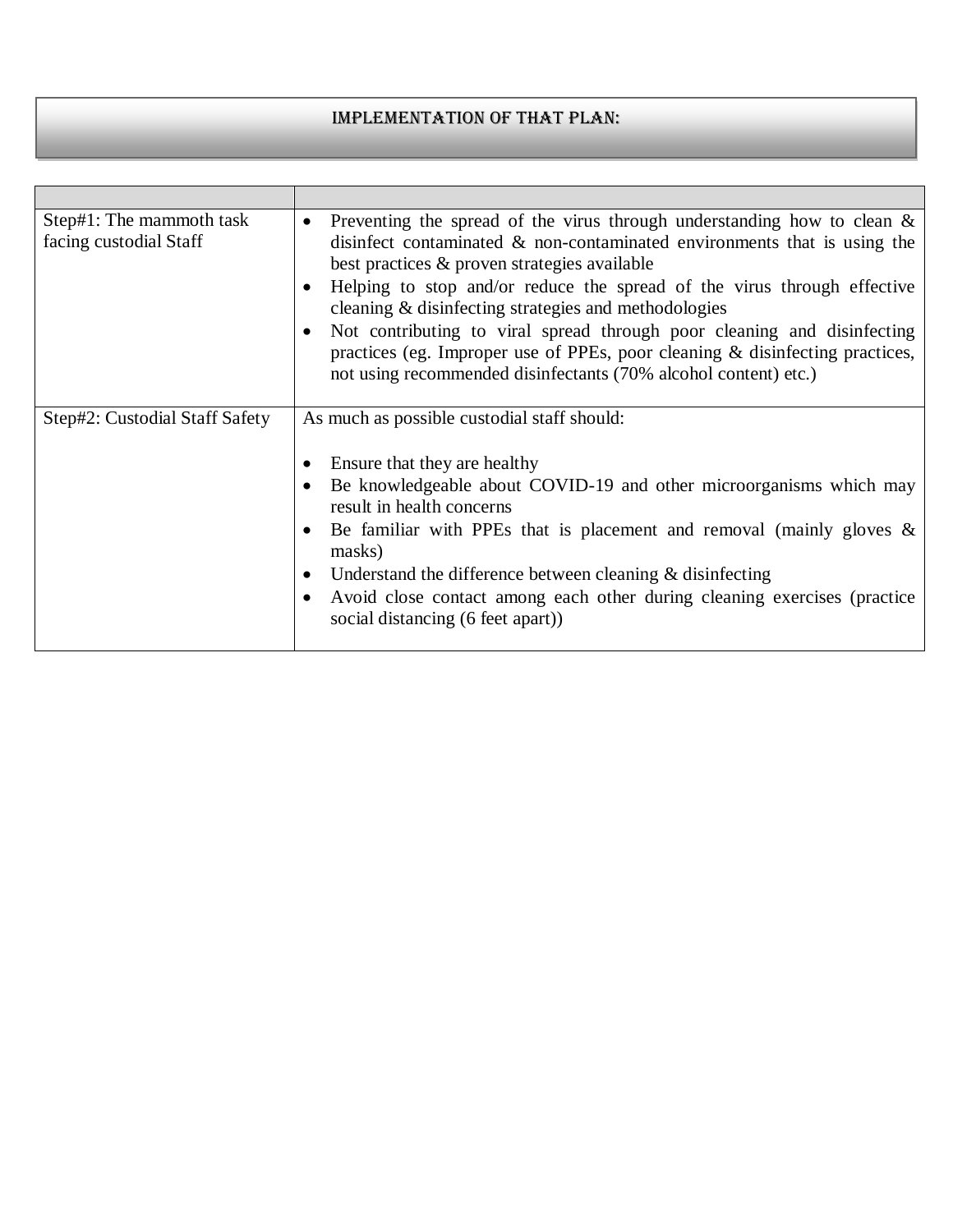| Step#3: PPE                                                    | Use of PPE<br>PPE Include<br>$\circ$ Goggles – to protect the eyes                                                                                                                                                                                                                                                                                                                                                                                                                                                       |
|----------------------------------------------------------------|--------------------------------------------------------------------------------------------------------------------------------------------------------------------------------------------------------------------------------------------------------------------------------------------------------------------------------------------------------------------------------------------------------------------------------------------------------------------------------------------------------------------------|
|                                                                | o Mask – To protect nose $&$ mouth<br>$\circ$ Gloves – to protect the hands<br>$\circ$ Coverall – To protect the skin                                                                                                                                                                                                                                                                                                                                                                                                    |
|                                                                | Enclosed shoe wear<br>$\circ$                                                                                                                                                                                                                                                                                                                                                                                                                                                                                            |
|                                                                | Note not all listed PPE may be required for daily use however, gloves and masks<br>are common in most settings                                                                                                                                                                                                                                                                                                                                                                                                           |
|                                                                | PPE should be properly disposed of following use by placing them securely<br>$\bullet$<br>into waste bag $(s)$                                                                                                                                                                                                                                                                                                                                                                                                           |
|                                                                | The order of removal and disposal is as follows:<br>$\bullet$<br>o Remove and dispose of gloves<br>o Remove and dispose of gowns/coveralls                                                                                                                                                                                                                                                                                                                                                                               |
|                                                                | o Wash hands vigorously with soap & water for 20 seconds before<br>moving mask from face. The mechanical abrasion during<br>handwashing is most effective for cleaning hands.                                                                                                                                                                                                                                                                                                                                            |
|                                                                | Mask should be removed by pulling on the string near the ear and<br>$\circ$<br>dispose of                                                                                                                                                                                                                                                                                                                                                                                                                                |
|                                                                | Wash hands with soap & water 20 seconds                                                                                                                                                                                                                                                                                                                                                                                                                                                                                  |
| Step#4: What $\&$ Where to<br>clean & disinfect & How<br>Often | Clean & Disinfect frequently touched surfaces $\&$ Objects (this includes<br>tables, doorknobs, light switches, railings, countertops, handles, desks,<br>phones, keyboards, toilets, faucets, and sinks) in all common/public spaces<br>daily and for certain objects like phones after each use where possible<br>Attention should be afforded to surfaces & Objects in spaces where minimal<br>number of persons traffic (eg. private office space) and those infrequently<br>trafficked spaces (eg. storage spaces). |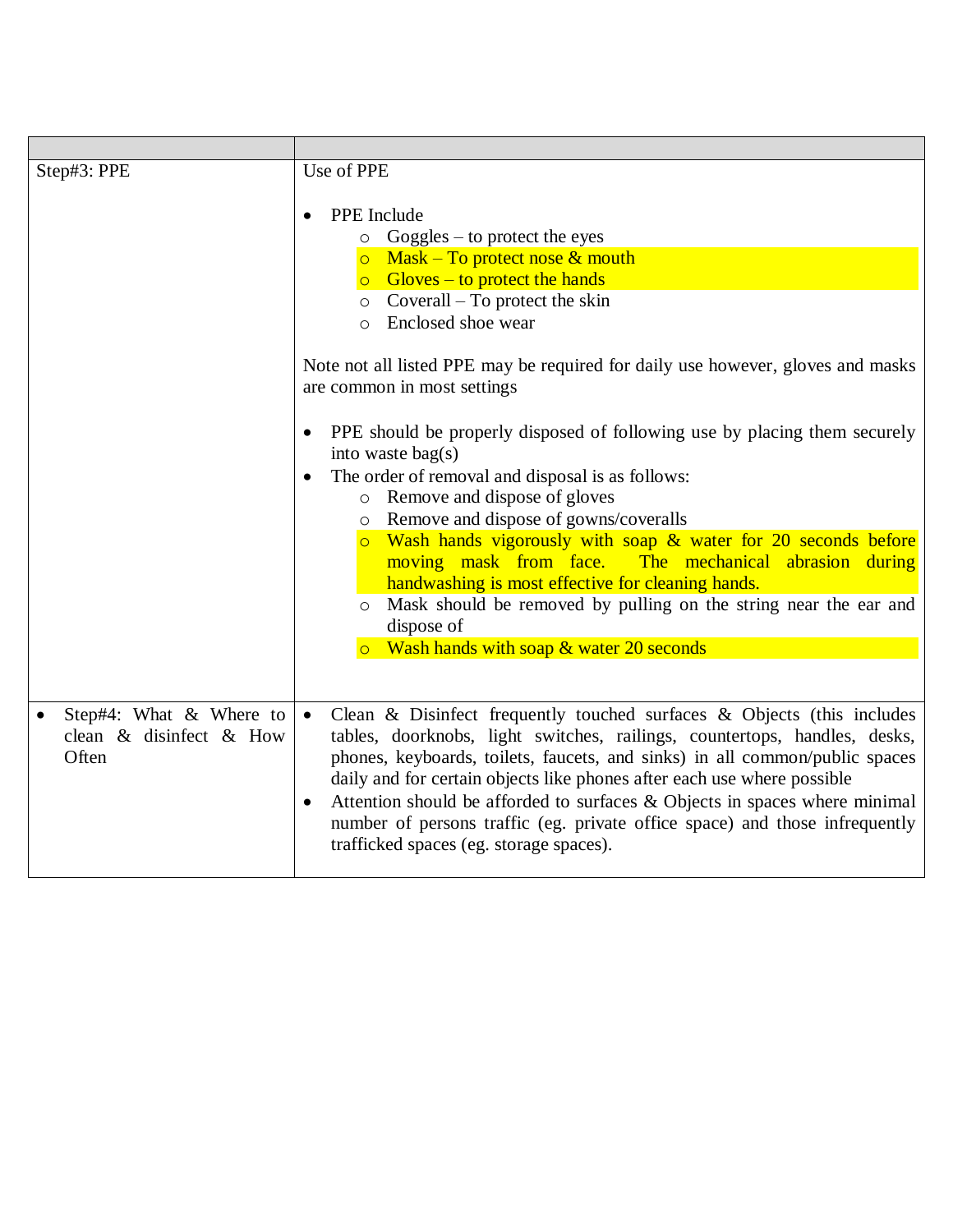| Step#5: Cleaning & Disinfecting<br>Surfaces & Objects | Cleaning & Disinfecting of frequently touch Surfaces & Objects<br>First, clean the surface or object with soap and water.                                                                                             |
|-------------------------------------------------------|-----------------------------------------------------------------------------------------------------------------------------------------------------------------------------------------------------------------------|
|                                                       | Then, disinfect using an EPA-approved disinfectant<br>If an EPA-approved disinfectant is unavailable, you can use $1/3$<br>cup of bleach added to 1 gallon of water, or 70% alcohol<br>solutions to disinfect.        |
|                                                       | Diluting your household bleach. To make a bleach solution, mix:<br>o 5 tablespoons (1/3rd cup) bleach per gallon of water OR<br>4 teaspoons of bleach per quart of water<br>$\circ$                                   |
|                                                       | Do not mix bleach or other cleaning and disinfection products together. Bleach<br>solutions will be effective for disinfection up to 24 hours.                                                                        |
| Step#6: Cleaning & disinfections<br>steps             | Pre - Cleaning of dirty surfaces before disinfecting<br>$\bullet$<br>If surfaces are dirty, clean them: Use detergent or soap and water prior<br>to disinfection                                                      |
|                                                       | Clean & disinfect<br>Clean and disinfect frequently touched surfaces. (this includes tables,<br>$\circ$<br>doorknobs, light switches, countertops, handles, desks, phones,<br>keyboards, toilets, faucets, and sinks) |
|                                                       | Disinfection<br>Most common Environmental Protection Agency (EPA)-registered<br>$\circ$<br>household disinfectants will work. Use disinfectants appropriate for the<br>surfaces (read the label).                     |
| Step#7: Non frequently touch<br>surfaces & objects    | Surfaces and objects that are not frequently touched should be cleaned with<br>$\bullet$<br>soap and water and do not require additional disinfection.                                                                |
| Step#8: Document                                      | Document cleaning and disinfecting exercises as outlined on a checklist<br>٠                                                                                                                                          |
| Step#9: Preventative<br>Maintenance staff             | Maintenance staff should inspect their building and document (checklist)<br>$\bullet$<br>Carry out corrective measures in a prompt manner<br>$\bullet$                                                                |
| Step#10: Health and safety                            | Have regular health and safety meetings, keep notes of critical issues during<br>$\bullet$<br>meetings                                                                                                                |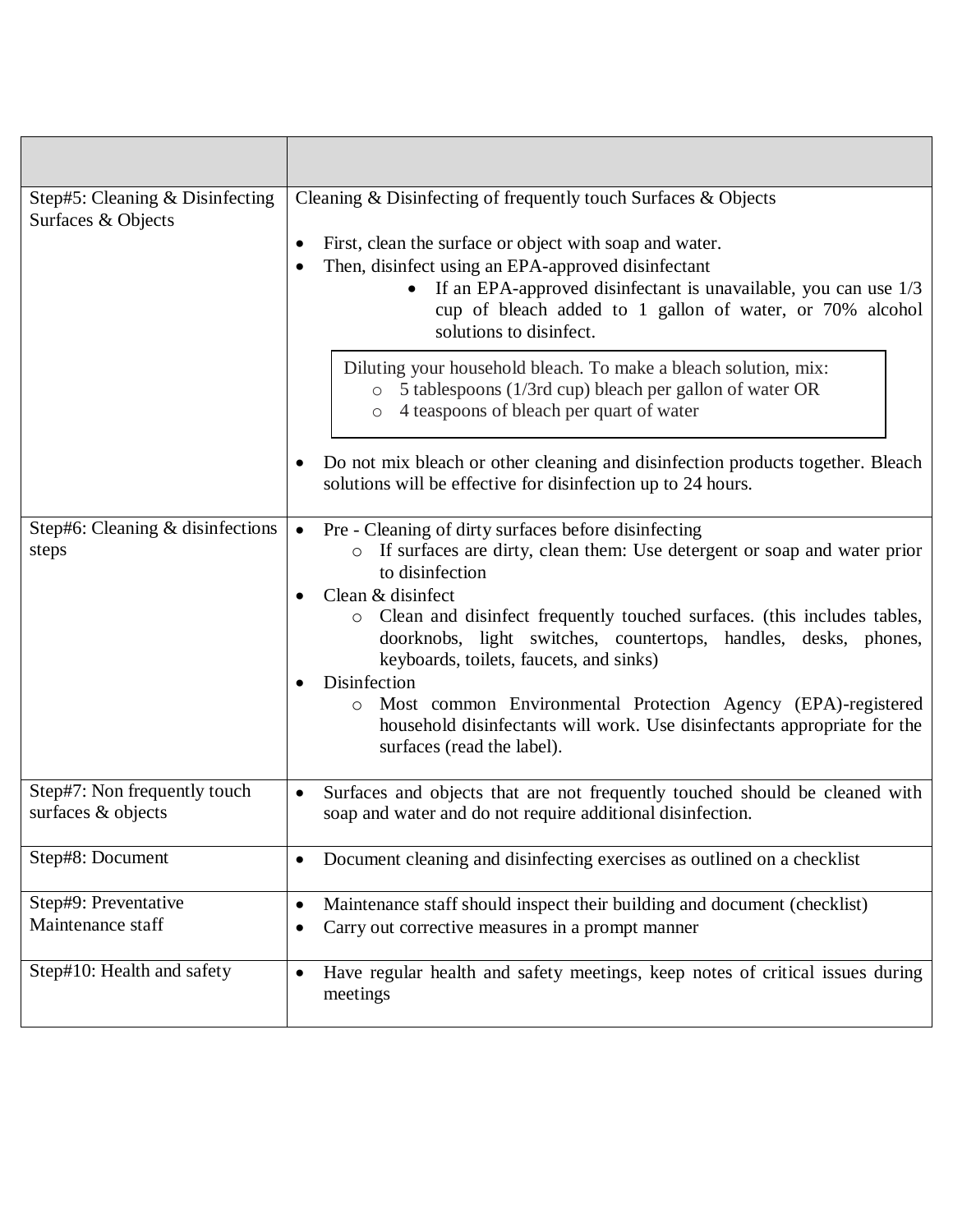| Step#11: Disinfectants    | Use products that meet EPA disinfection criteria and that are appropriate for the<br>$\bullet$<br>surface. Allow the disinfectant to remain on the surface for the contact time<br>recommended by the manufacturer. |
|---------------------------|---------------------------------------------------------------------------------------------------------------------------------------------------------------------------------------------------------------------|
|                           | Establish a disinfection routine and train staff on proper cleaning timing and<br>procedures to ensure safe and correct application of disinfectants.                                                               |
|                           | Store and use disinfectants in a responsible and appropriate manner according<br>to the label.                                                                                                                      |
|                           | Do not mix bleach or other cleaning and disinfection products together-this can<br>cause fumes that may be very dangerous to breathe in.                                                                            |
|                           | Keep all disinfectants out of the reach of children.<br>$\bullet$                                                                                                                                                   |
|                           | Always read and follow the directions on the label to ensure safe and<br>effective use.                                                                                                                             |
|                           | Always wear gloves appropriate for the chemicals being used for routine<br>cleaning and disinfecting                                                                                                                |
|                           | Disinfectants should typically not be applied on items used by children                                                                                                                                             |
|                           | (eg toys), especially any items that children might put in their mouths.                                                                                                                                            |
|                           | Use warm water and soap in these instances                                                                                                                                                                          |
|                           | Many disinfectants are toxic when swallowed                                                                                                                                                                         |
| Step#12: Cleaning Clothes | Clothes containing excessive dirt or worn should be discarded<br>$\bullet$                                                                                                                                          |
|                           | Clothes should be color coded and each color for specific tasks                                                                                                                                                     |
|                           | Clothes intended to be reused should be package in labeled bags, thorough<br>washed with warm/hot water and a disinfectant (eg. Bleach)                                                                             |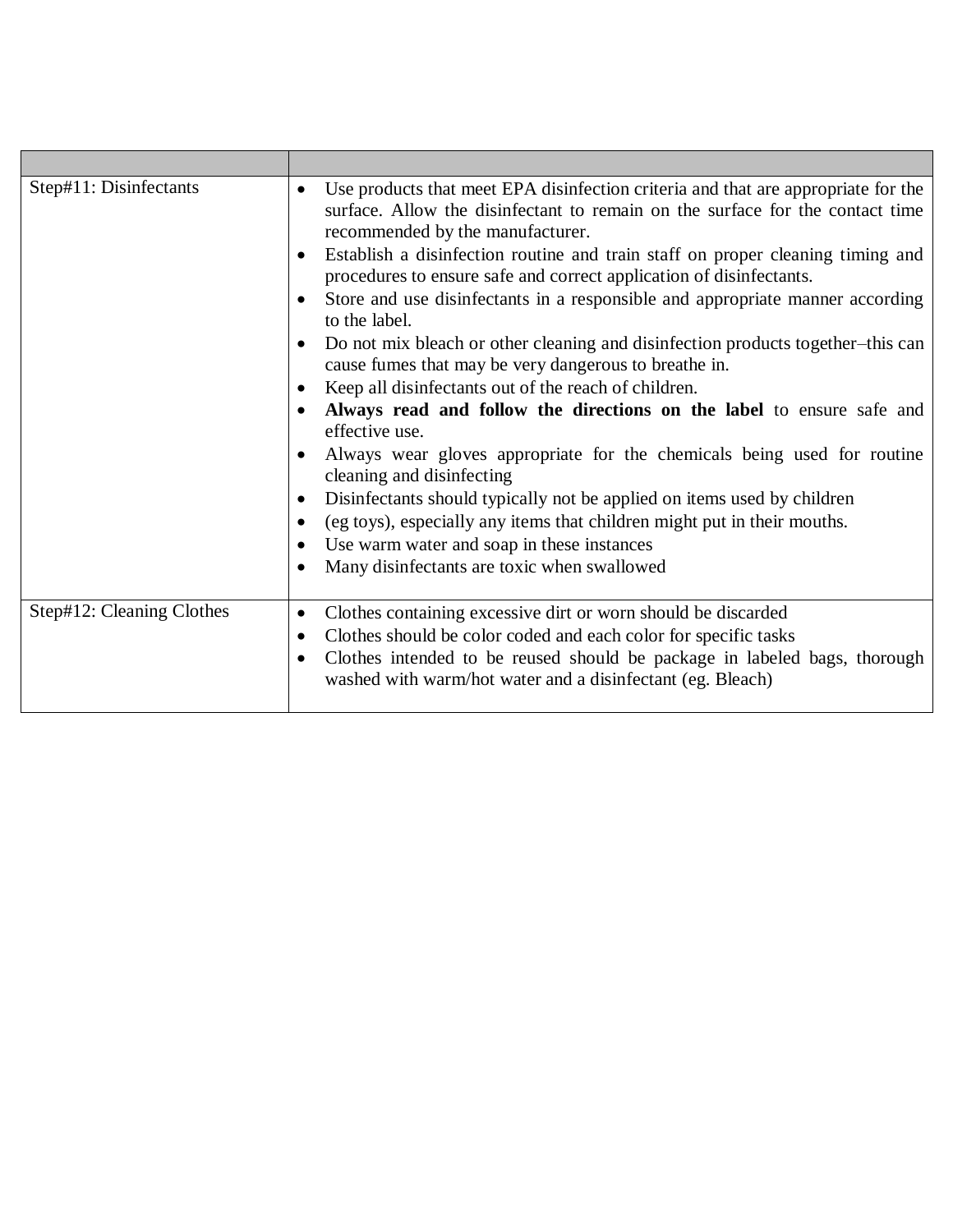## Maintenance & Revision:

| Step#1: Maintaining a cleaning<br>and disinfecting strategy after<br>reopening | There must be complete accountability<br>$\bullet$<br>A checklist should be established outlining cleaning strategies and timelines<br>$\bullet$<br>(daily weekly and monthly)<br>Daily cleaning and disinfection targets that is frequently touched surfaces<br>٠<br>Frequently touched or shared objects should be cleaned and disinfected after<br>each use<br>In conjunction with daily cleaning weekly or monthly cleaning and<br>$\bullet$<br>disinfecting should be expansive (covering a wide area)<br>Expansive cleaning should involve deep and thorough cleaning followed by<br>٠<br>disinfection<br>The accomplishments indicated on the checklist should be verified possible<br>by a health and safety person(s) or committee<br>Cleaning and disinfecting strategies should be designed with a view of<br>$\bullet$<br>fostering a level of sustainability and reducing the virus spread by human<br>contact<br>Always aim at putting practical measures in place<br>٠ |
|--------------------------------------------------------------------------------|---------------------------------------------------------------------------------------------------------------------------------------------------------------------------------------------------------------------------------------------------------------------------------------------------------------------------------------------------------------------------------------------------------------------------------------------------------------------------------------------------------------------------------------------------------------------------------------------------------------------------------------------------------------------------------------------------------------------------------------------------------------------------------------------------------------------------------------------------------------------------------------------------------------------------------------------------------------------------------------|
| Step#2: Maintenance Staff                                                      | There must be complete accountability<br>$\bullet$<br>The maintenance staff should ensure the following:<br>٠<br>Ventilation<br>$\circ$                                                                                                                                                                                                                                                                                                                                                                                                                                                                                                                                                                                                                                                                                                                                                                                                                                               |
|                                                                                | $\ddot{\bullet}$ Taking measures to improve ventilation as it will help shorten<br>the time it takes contaminated respiratory droplets to be<br>removed from the air<br>$\overline{\phantom{A}}$ Note that research has shown that the SARS-COV-2 Virus can<br>remain in the air for 8 to 14 minutes.                                                                                                                                                                                                                                                                                                                                                                                                                                                                                                                                                                                                                                                                                 |
|                                                                                | Cross ventilation<br>O                                                                                                                                                                                                                                                                                                                                                                                                                                                                                                                                                                                                                                                                                                                                                                                                                                                                                                                                                                |
|                                                                                | $\overline{\phantom{a}}$ Ensure windows can open in naturally ventilated buildings<br>Keep windows open                                                                                                                                                                                                                                                                                                                                                                                                                                                                                                                                                                                                                                                                                                                                                                                                                                                                               |
|                                                                                | Air conditioning systems<br>$\circ$<br>$\overline{\text{+}}$ Ensure systems are working properly, schedule cleaning and a<br>fresh air intake is present                                                                                                                                                                                                                                                                                                                                                                                                                                                                                                                                                                                                                                                                                                                                                                                                                              |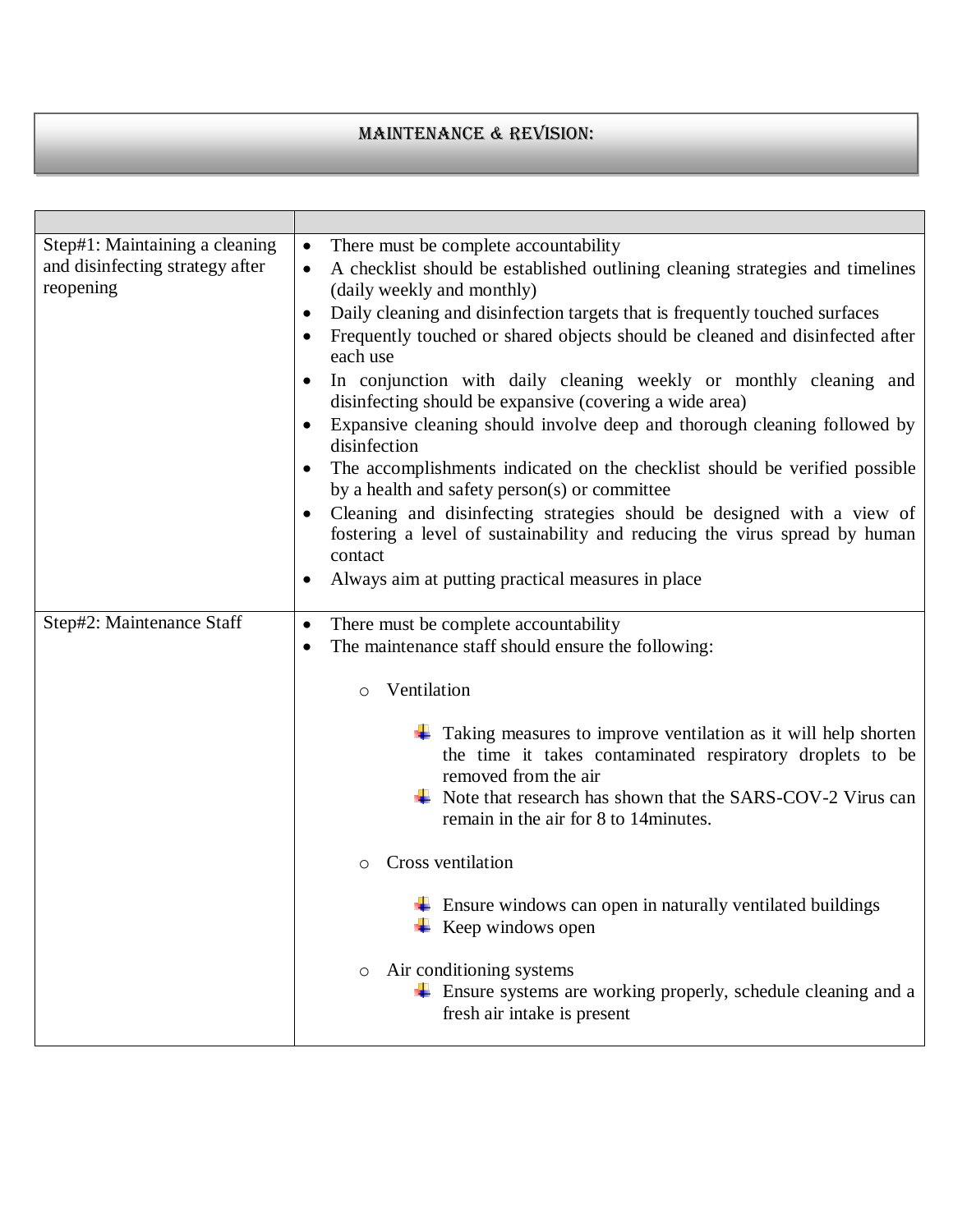| Step#3: Body temperature                                 | Where possible using infrared technology to monitor body temperature<br>o Normal body temperature usually 98.6 degrees Fahrenheit<br>The CDC considers 100.4 degrees Fahrenheit a fever<br>$\circ$                                                                                                                                                                                                                                                                                                                                                                                                                                                                                                                                                                                                                  |
|----------------------------------------------------------|---------------------------------------------------------------------------------------------------------------------------------------------------------------------------------------------------------------------------------------------------------------------------------------------------------------------------------------------------------------------------------------------------------------------------------------------------------------------------------------------------------------------------------------------------------------------------------------------------------------------------------------------------------------------------------------------------------------------------------------------------------------------------------------------------------------------|
| Step#4: Signs                                            | Erect Signage in highly visible areas (eg. Wearing of masks)<br>$\bullet$                                                                                                                                                                                                                                                                                                                                                                                                                                                                                                                                                                                                                                                                                                                                           |
| Step#5: Use media Platforms<br>where possible            | Use Zoom Technology for meeting<br>$\bullet$<br>Teleconferencing                                                                                                                                                                                                                                                                                                                                                                                                                                                                                                                                                                                                                                                                                                                                                    |
| Step#6: Emphases should be<br>placed on self-protection: | Hand Hygiene<br>$\bullet$<br>Hands should be cleaned by washing with soap and water for 20<br>$\circ$<br>seconds. If soap and water are not available and hands are not visibly<br>dirty, an alcohol-based hand sanitizer that contains at least 60%<br>alcohol may be used. However, if hands are visibly dirty, always wash<br>hands with soap and water<br>Follow normal preventive actions while at work and home including<br>$\circ$<br>recommended hand hygiene and avoiding touching eyes, nose, or<br>mouth with unwashed hands.<br><b>Social Distancing</b><br>Avoid close contact with others (practice social distancing - 6 feet<br>$\circ$<br>apart)                                                                                                                                                  |
| Step#7: Emphases should be on<br>Protecting others       | Stay at home:<br>o If you are sick stay at home<br>Cover coughs and sneeze:<br>Everyone should be encouraged to cover coughs and sneeze and<br>$\circ$<br>rewash hands frequently<br>Wearing of face Mask:<br>o Decreases viral spread<br>Surfaces:<br>Clean & disinfect surfaces often<br>$\circ$<br>Note current evidence suggests that SARS-COV-2 virus may remain<br>viable for hours to days on surfaces made from a variety of materials.<br>Generally coronaviruses survive for shorter periods at higher<br>$\circ$<br>temperatures and higher humidity than in cooler or dryer<br>environments<br>Coronaviruses on surfaces and objects naturally die within hours to<br>$\circ$<br>days. Warmer temperatures and exposure to sunlight will reduce the<br>time the virus survives on surfaces and objects. |
| Step #8: COVID-19 Point of<br>contact                    | Designate a person to be responsible for responding to COVID-19 concerns<br>This may be your health and safety person, team or committee<br>$\bullet$                                                                                                                                                                                                                                                                                                                                                                                                                                                                                                                                                                                                                                                               |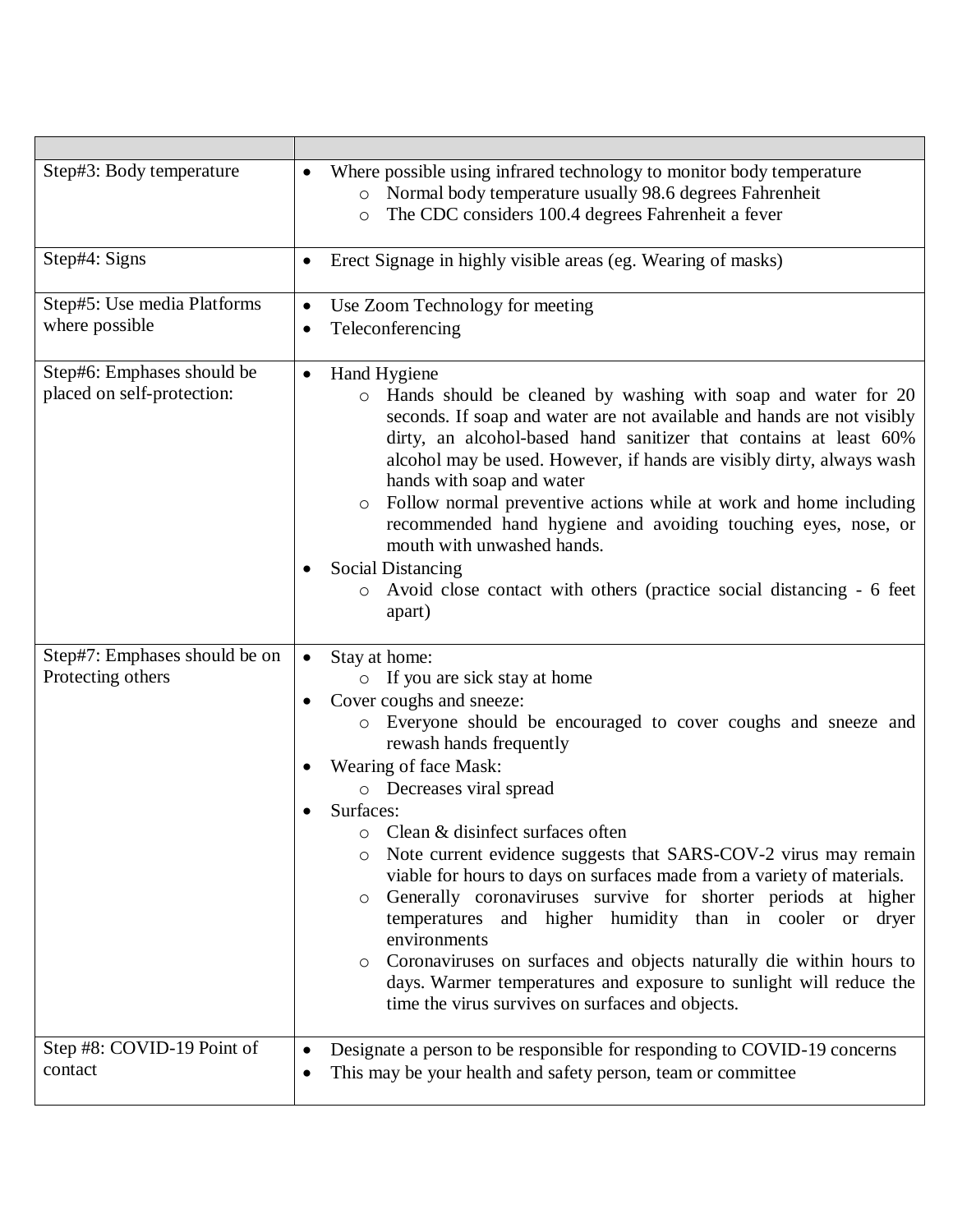| Step #9: A suspected case | Wait at least 24 hours before cleaning and disinfecting. If 24 hours is not<br>feasible, wait as long as possible.<br>This waiting period minimized the risk to cleaning $\&$ disinfecting staff as the<br>virus may die in that period |
|---------------------------|-----------------------------------------------------------------------------------------------------------------------------------------------------------------------------------------------------------------------------------------|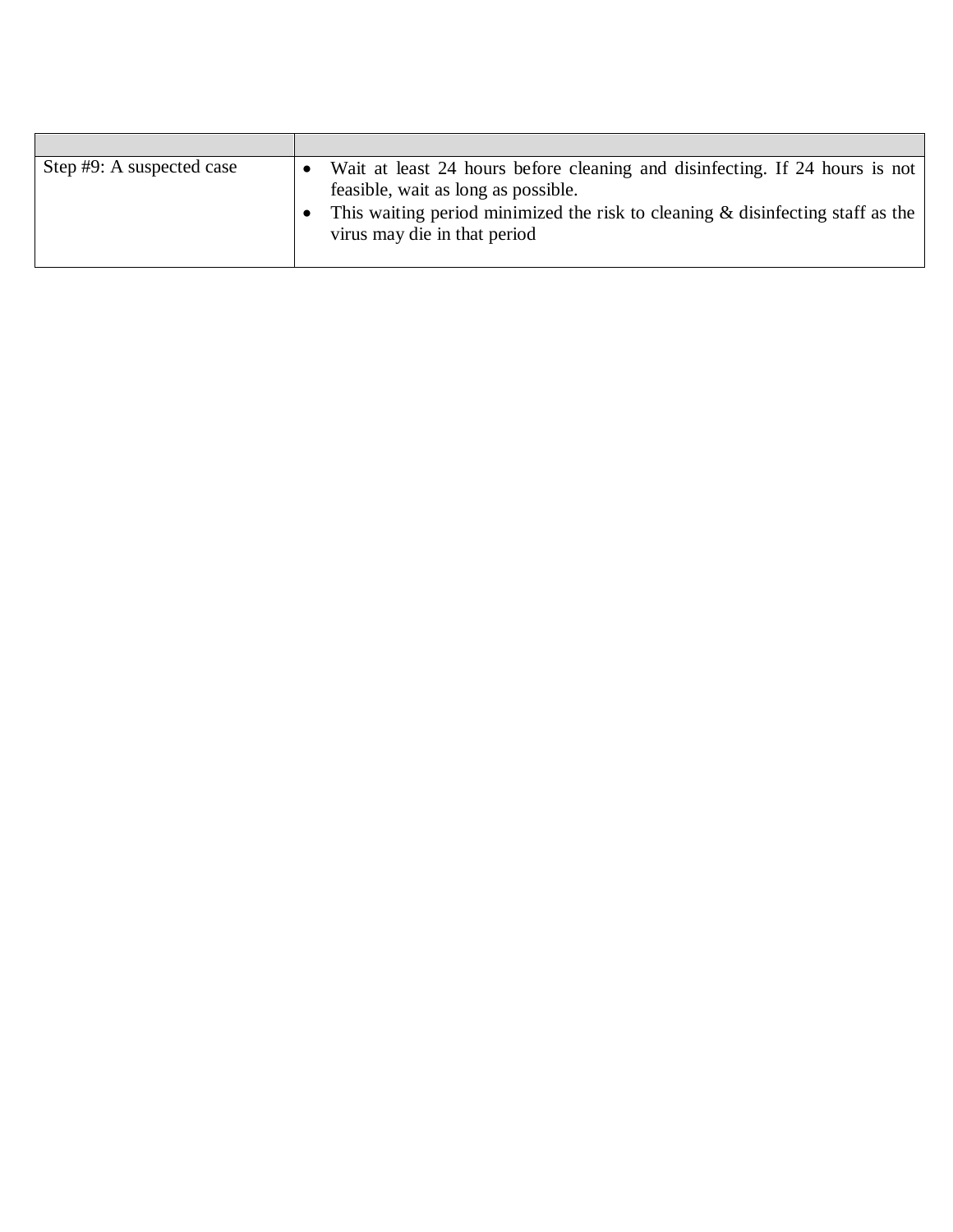#### Disinfectant

- 1. Diluting your household bleach. To make a bleach solution, mix:
	- 5 tablespoons (1/3rd cup) bleach per gallon of water OR
	- 4 teaspoons of bleach per quart of water
- 2. Alcohol solutions (cleaning products containing alcohol):
	- Ensure solutions has at least 70% alcohol.
	- Alcohol can kill the virus in 30 seconds (faster than bleach)
	- Follow the manufacturer's instructions for all cleaning and disinfection products (e.g., concentration, application method and contact time, etc.).
- 3. Peroxide
- 4. Vital Oxide
- 5. Sporocidin
- 6. Microban
- 7. Peridox RTU
- 8. Disinfectant wipes

#### *Note the following:*

#### *For all cleaning products ensure the following:*

- *Check to ensure the product is not past its expiration date.*
- *Never mix household bleach with ammonia or any other cleanser.*
- *Unexpired household bleach will be effective against coronaviruses when properly diluted.*